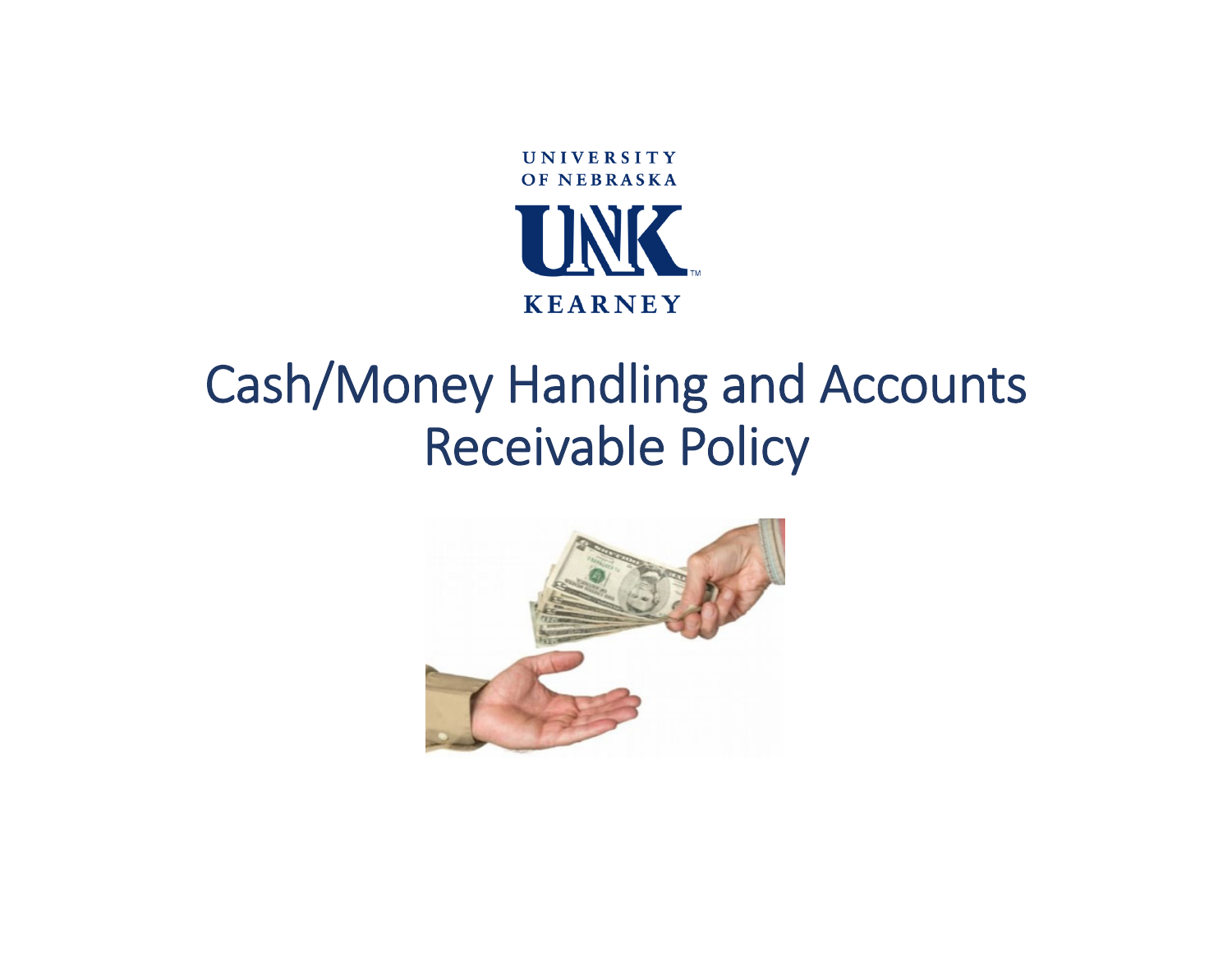

## Agenda

- Overview
- Policy Statement
- Reason for the Policy
- Procedures

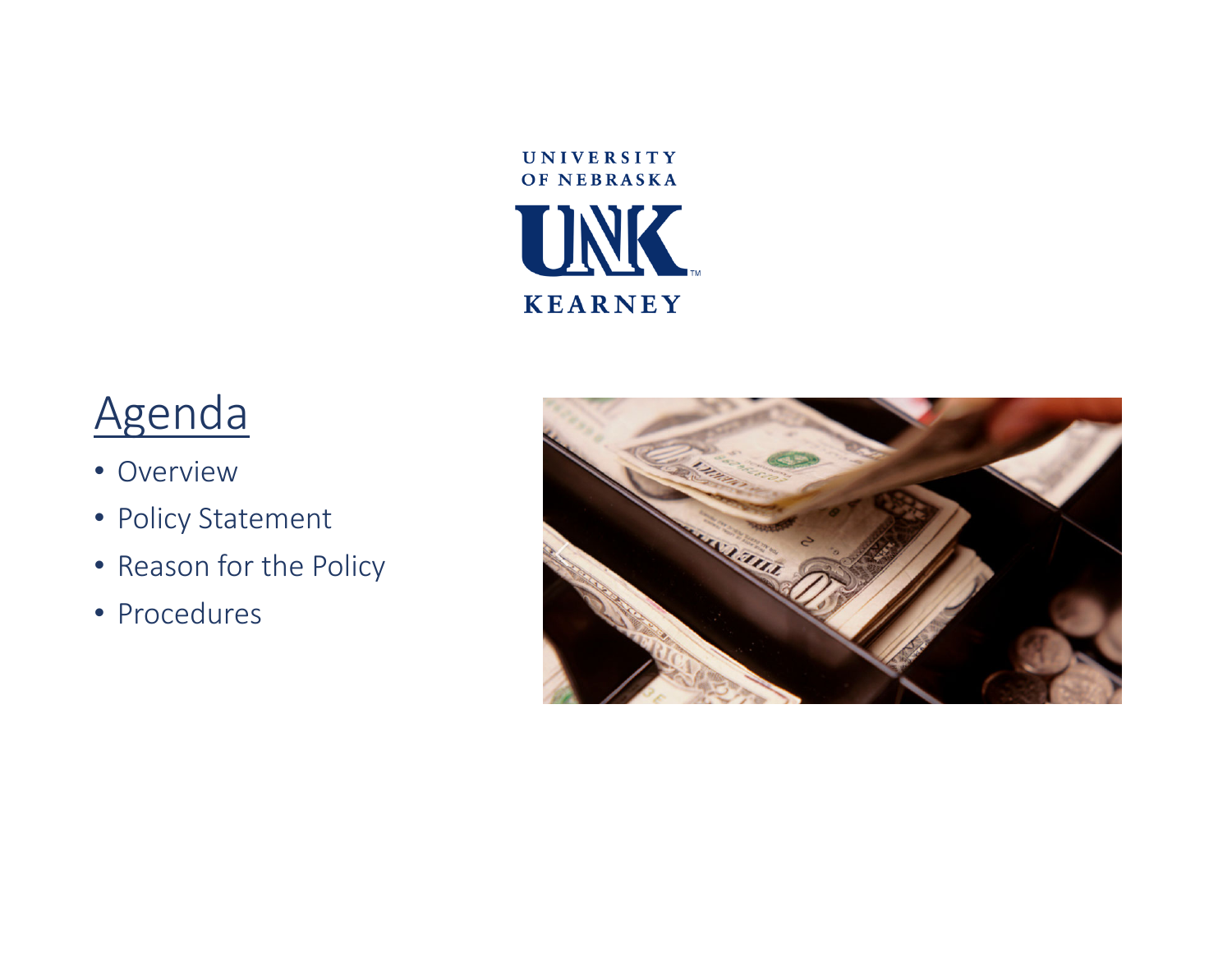

#### Overview

- Campus units that handle or collect cash on behalf of the University must follow the Cash/Money handling and Accounts Receivable Policy instituted by the University.
- This includes, but is not limited to, cash received from sales, services, gifts, grants, contracts, awards, fines, permits, tickets, refunds, and rebates.
- Cash is defined as coin, currency, checks, money orders, debit or credit card payments, electronic funds transfers, <sup>e</sup>‐commerce, and any other cash equivalents.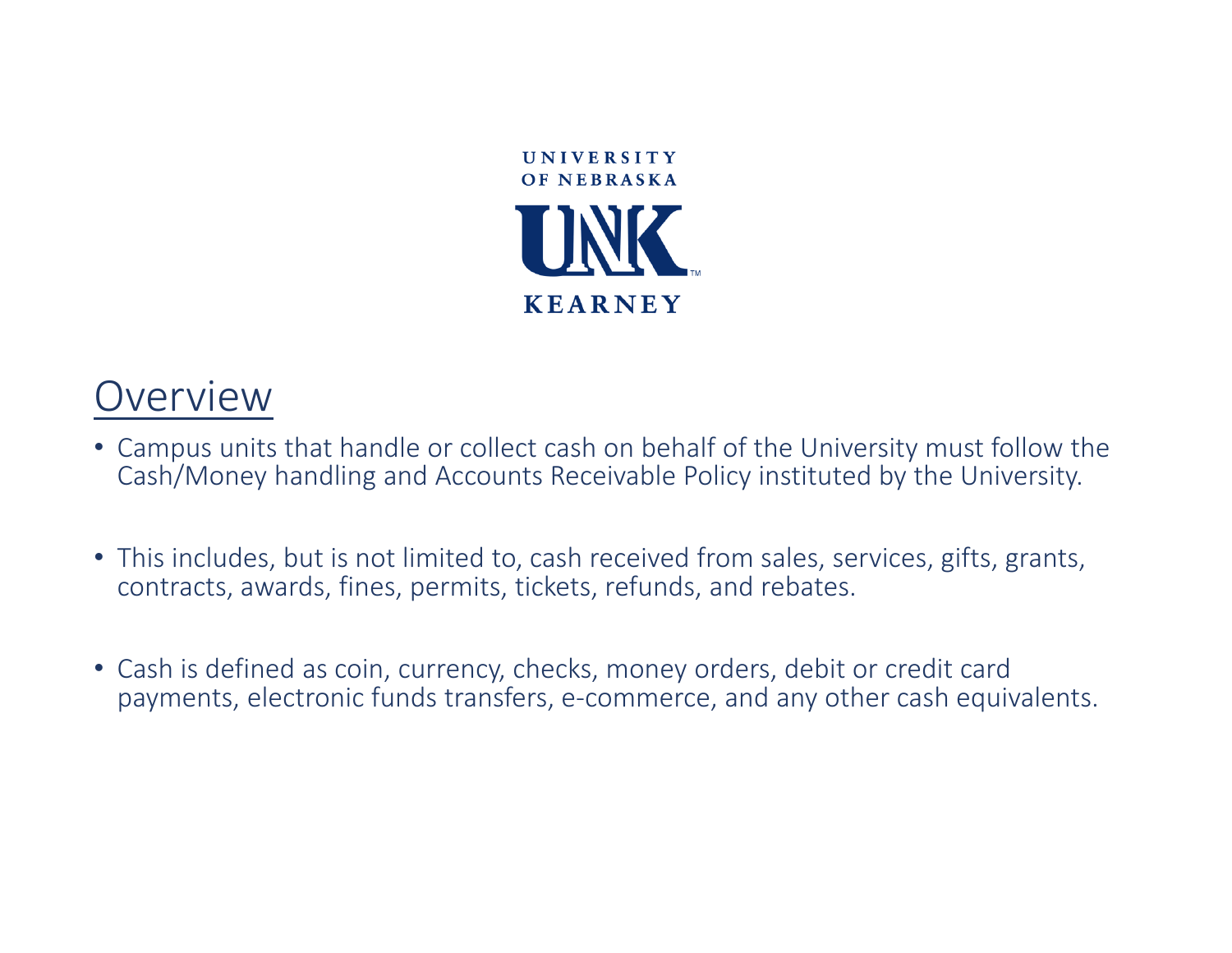

### Policy Statement

- Department Heads are responsible for developing, documenting, and overseeing that their department procedures comply with the Policy.
- Department Heads need to continually monitor their department procedures and make sure all employees are properly trained.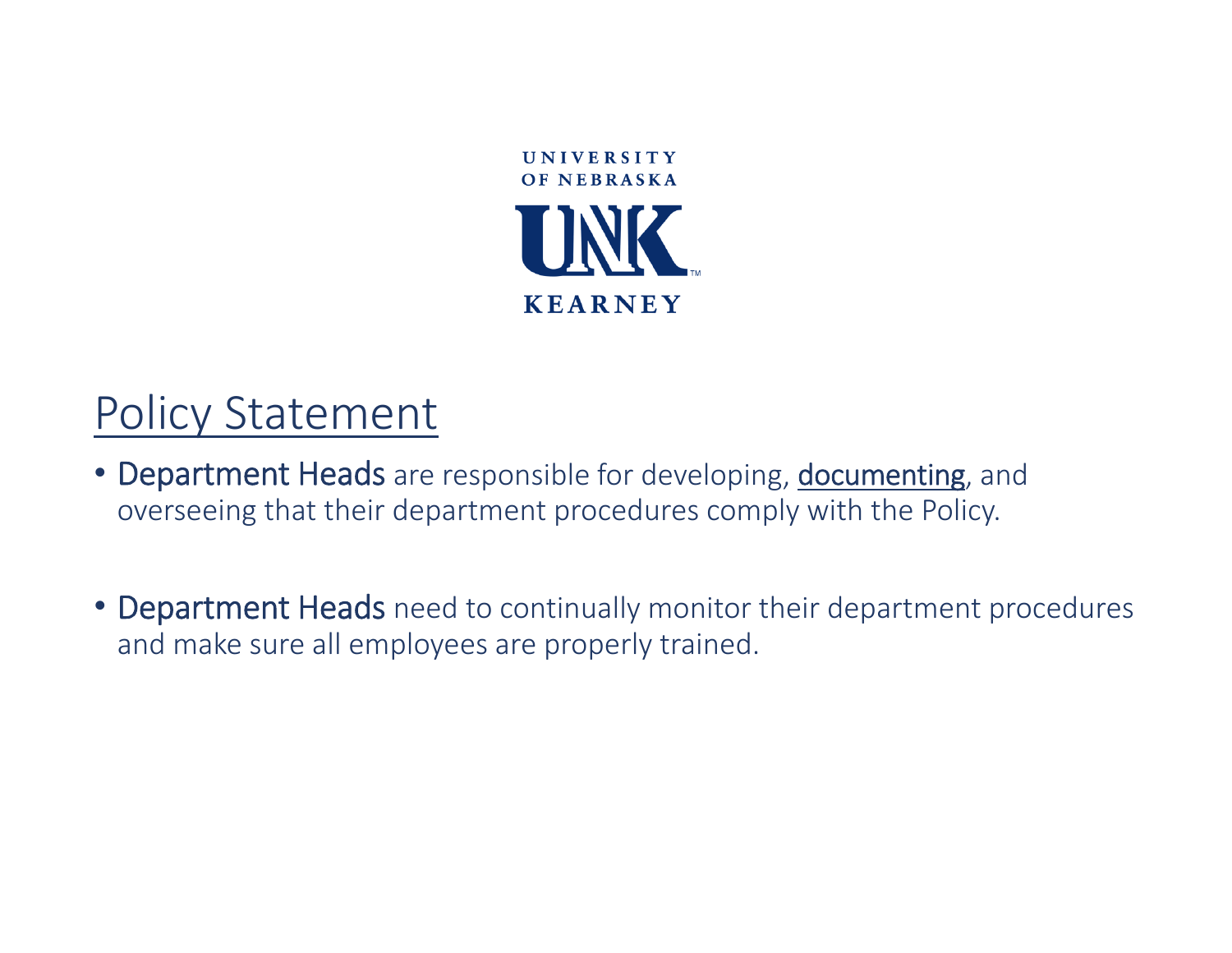

- Departments Procedures should include:
	- Responsibility, accountability, and training
	- Separation of duties
	- Proper receipting
	- Debit/credit card acceptance
	- Security of funds & timeliness of deposits
	- Balancing & reconciling
	- Review & monitoring
	- Records retention

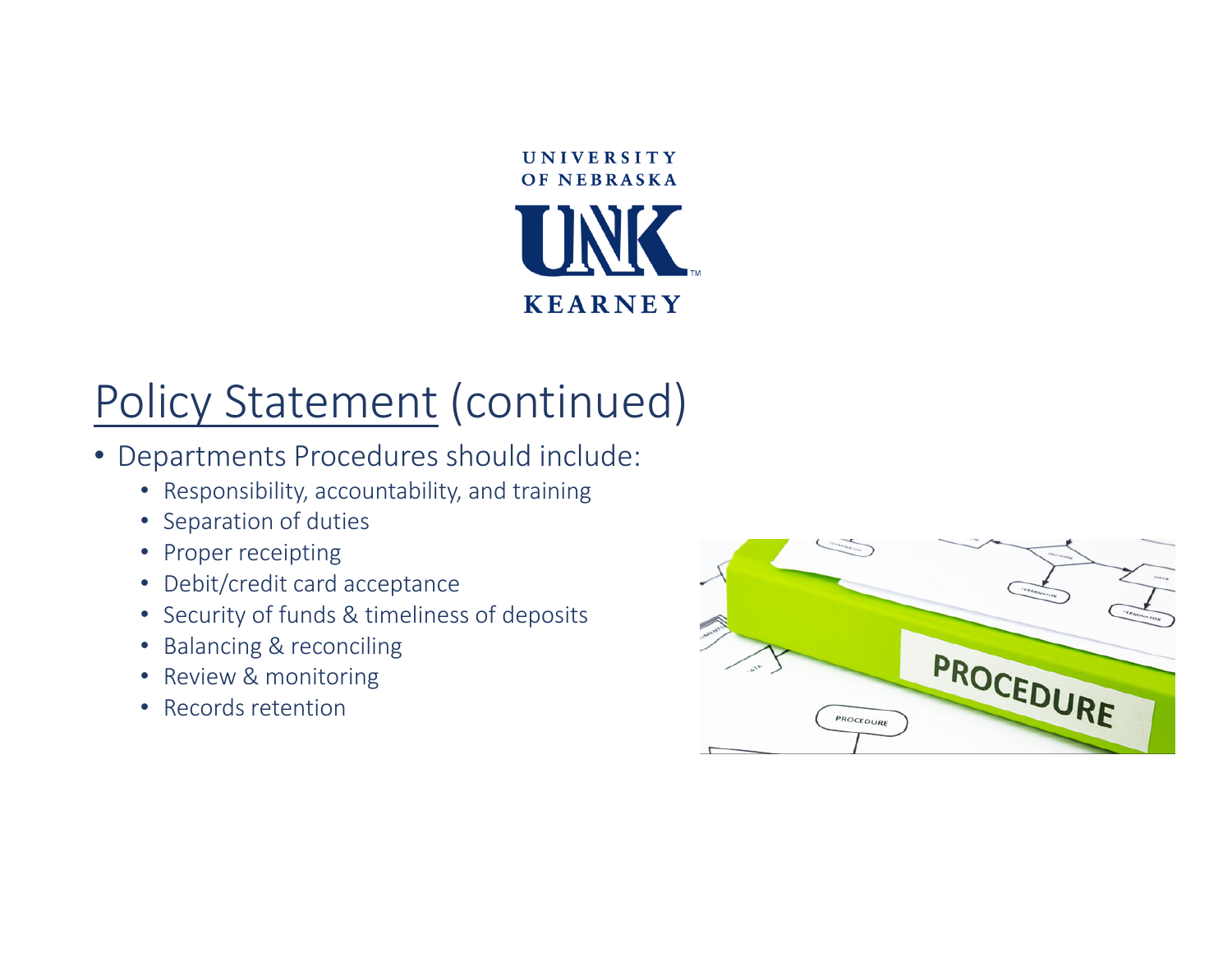

- Departments must deposit all funds received on behalf of the University with<br>the Finance Office. Finance Office.
	- Funds must be deposited with the Finance Office within 3 business days of receipt.
	- Departments who routinely receive money should deposit funds daily.
- Departments are not allowed to establish bank accounts for any reason regardless of<br>the funding source. the funding source.
- Departments are not authorized to maintain petty cash funds.
- Docashing, or any other payments of salaries, fees, costs, charges, or expense.
- All refunds must be requested through the Finance Office.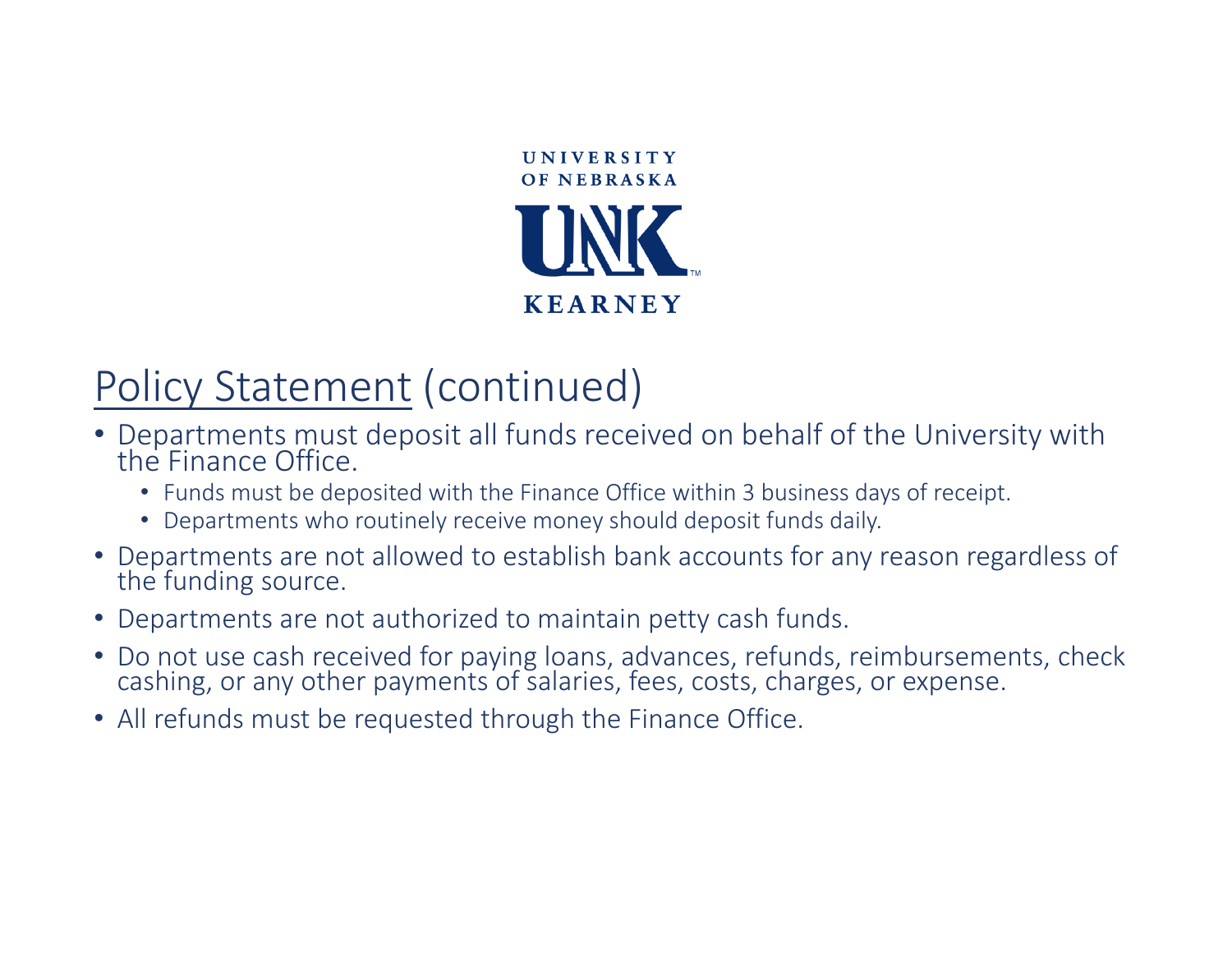

**UNIVERSITY** 



- Change funds can be requested by the Department Head.
	- A custodian needs to be assigned to the funds.
		- Safe keeping and proper usage of funds.
	- Change fund is only used for making change for cashiering operations and not for expenditures.
	- Do not commingle change fund with any other funds.
	- When no longer needed, the custodian needs to return funds to Finance Office.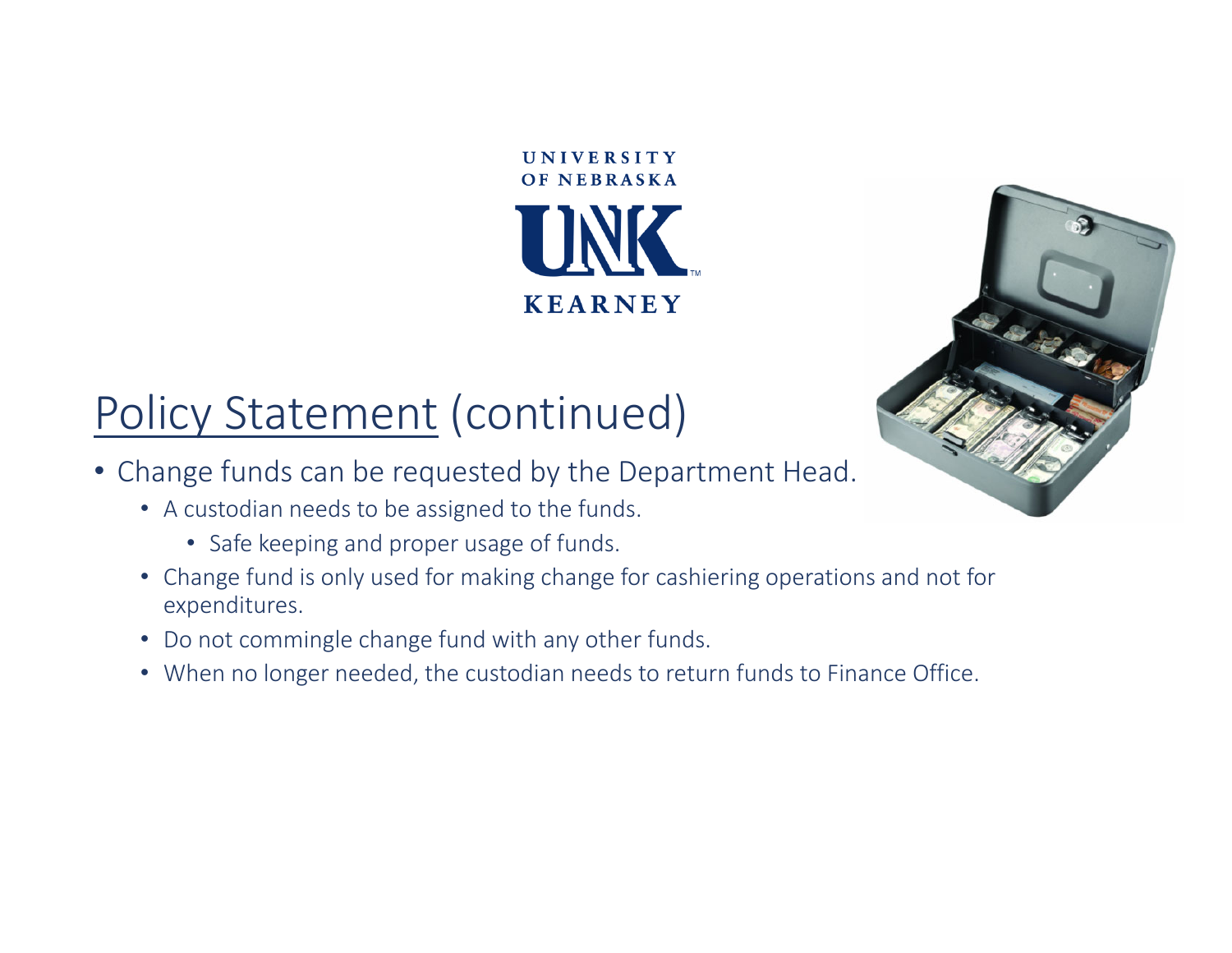

- Periodic audits will be performed by the Finance Office to verify:
	- 1) Department money handling procedures have been established, documented, approved, and implemented
	- 2) Employees understand their roles and responsibilities
	- 3) Established procedures are being followed
- Contact the Finance Office whenever any special or unusual office situations or questions arise in the collection, receipting, or remitting of cash.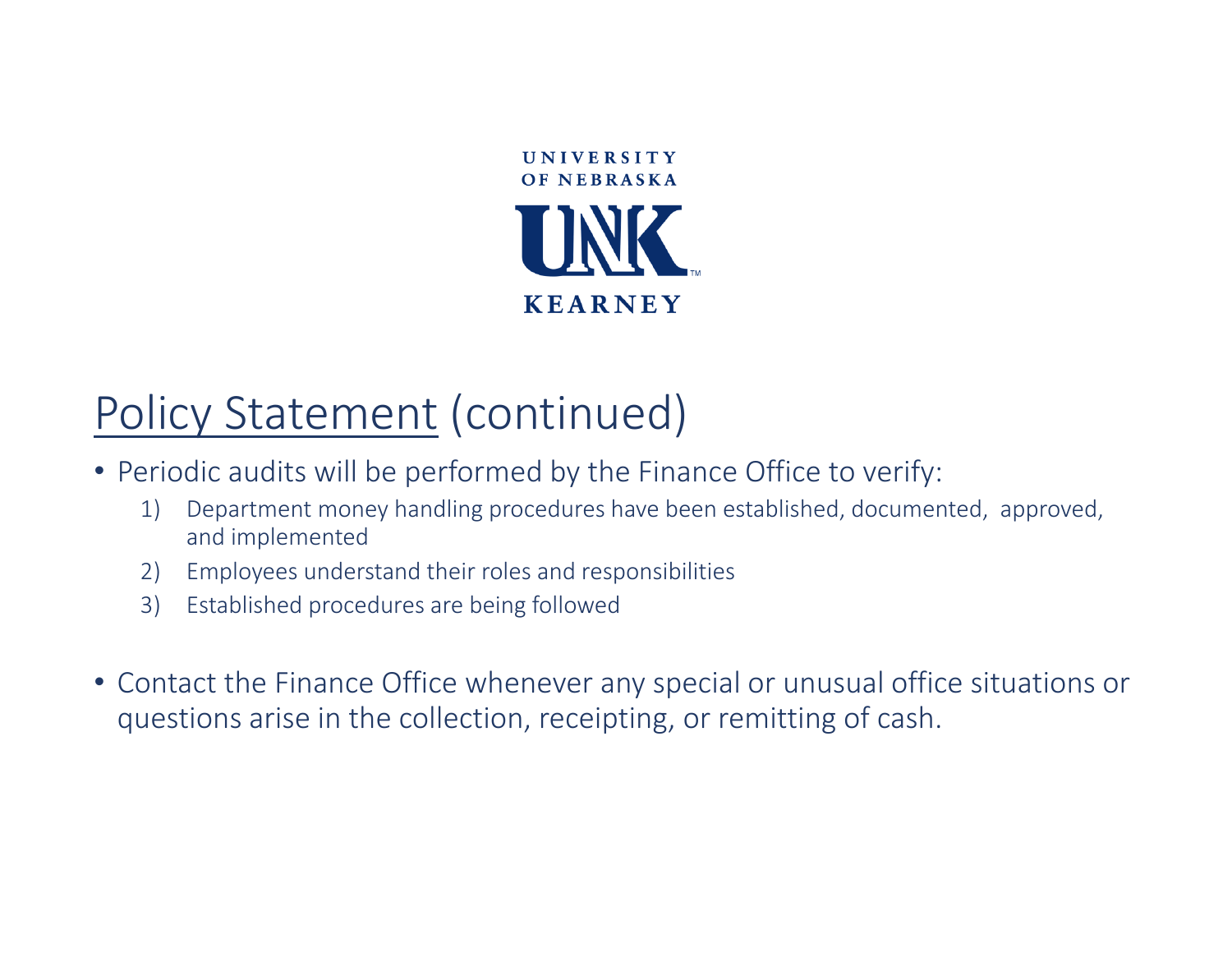

## Reason for the Policy

• To ensure all money paid to the university is properly receipted, accounted for, protected, and deposited in <sup>a</sup> timely manner.

#### • To establish strong internal controls:

- prevent mishandling of funds and to safeguard against loss
- protect employees from inappropriate charges of mishandling funds by defining their responsibilities in the cash handling process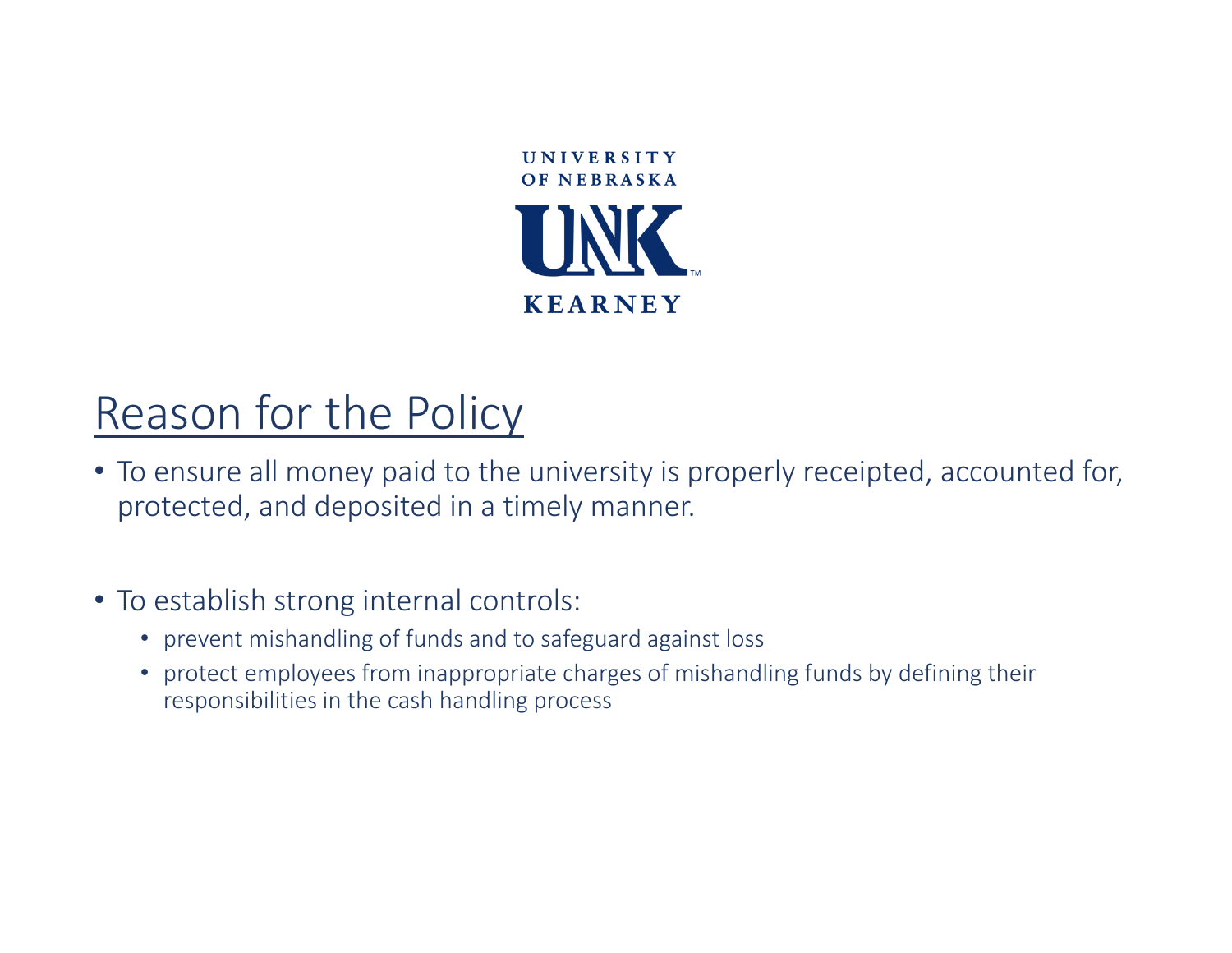

UNIVERSITY



#### Procedures

- Assign duties to employees (separation of duties)
	- Asset Custodian
	- Reconciler
	- Department Head
- There needs to be <sup>a</sup> different person assigned to each role of the cash receipts process.
	- Without separation of duties the control environment is conducive to fraud
- Small departments with less than 3 employees will need to work with other departments to fill<br>all the roles.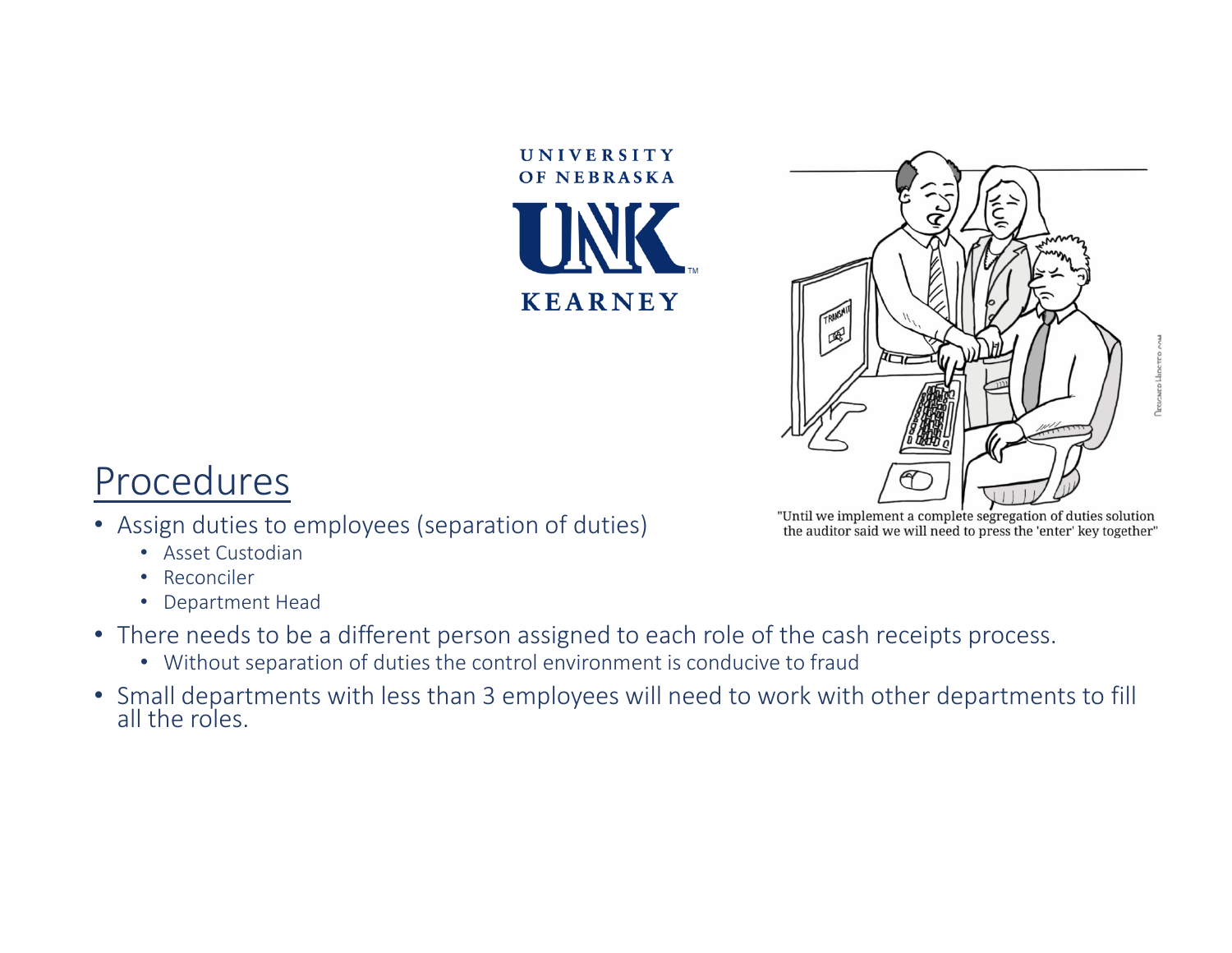

#### Asset Custodian

- The person who receives the cash, issues receipt, prepares the deposit, and makes the deposit
- Money collected should be receipted sequentially with <sup>a</sup> pre‐numbered two‐ part receipt form or cash register/receipt system immediately upon receipt
- Receipts are an important part of the reconciliation process described later
- See policy for more details on receipts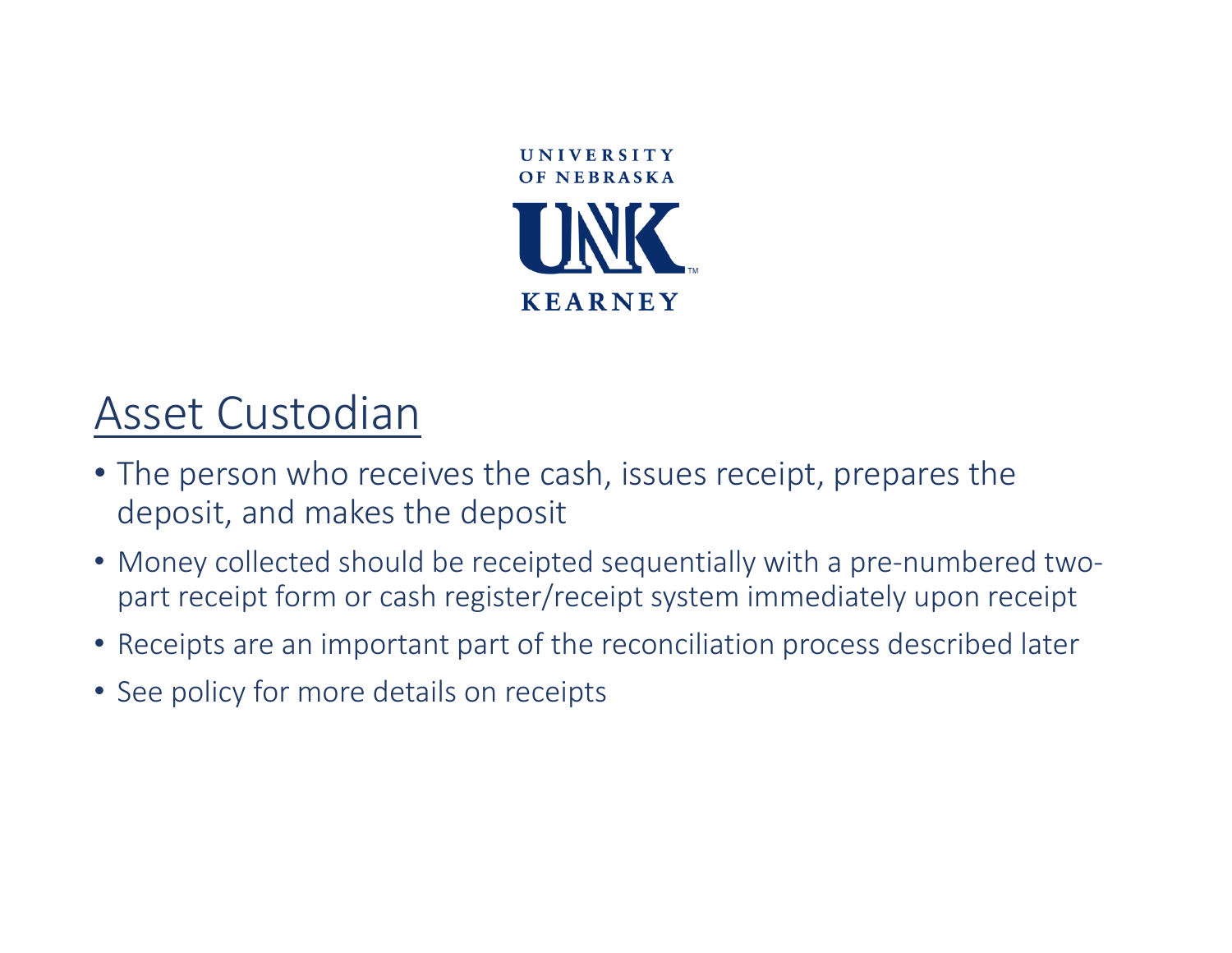

### Reconciler

- The person that compares the sales records to the deposits recorded in SAP to identify variances or irregularities.
- Reconciler verifies at least monthly or 30 days after event
	- "Sales records" match deposits recorded in SAP. "Sales records" could be in the form of sales receipts, pre‐numbered tickets, attendance rosters, registrations forms, etc.
	- Deposits recorded in SAP match the UNK Cash Transmittal Forms
	- Deposit payments are recorded in customer subsidiary ledgers
	- The reconciliation and the approval by the Department Head must both be documented and maintained for the appropriate record retention period.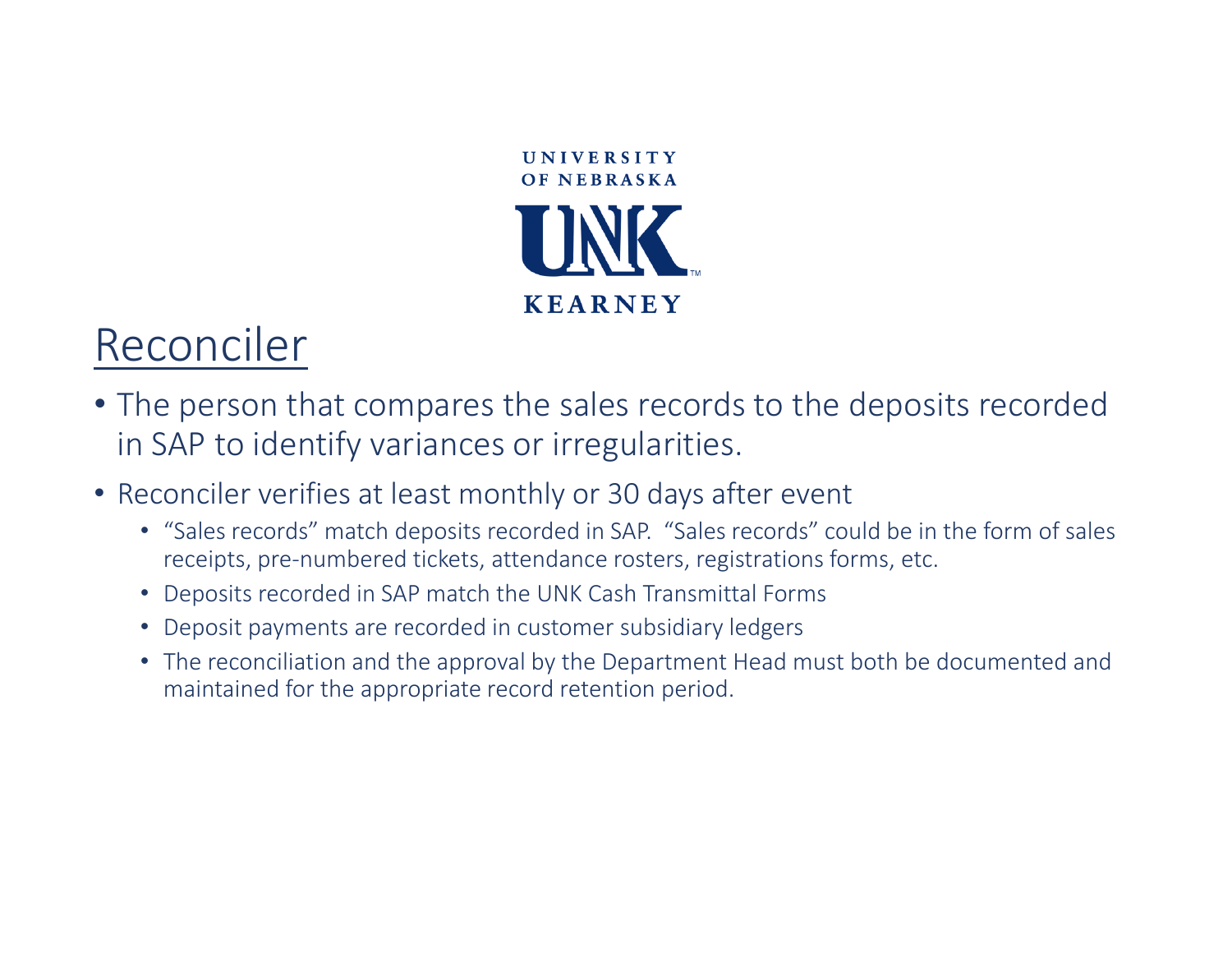

### Department Head

- The person who reviews the financial activity for accuracy and completeness and authorizes any exceptions
- The person responsible for approving all rates, budgets, discounts, waivers, refunds, registrations processes.
- The review must be documented and accessible for cash receipts audits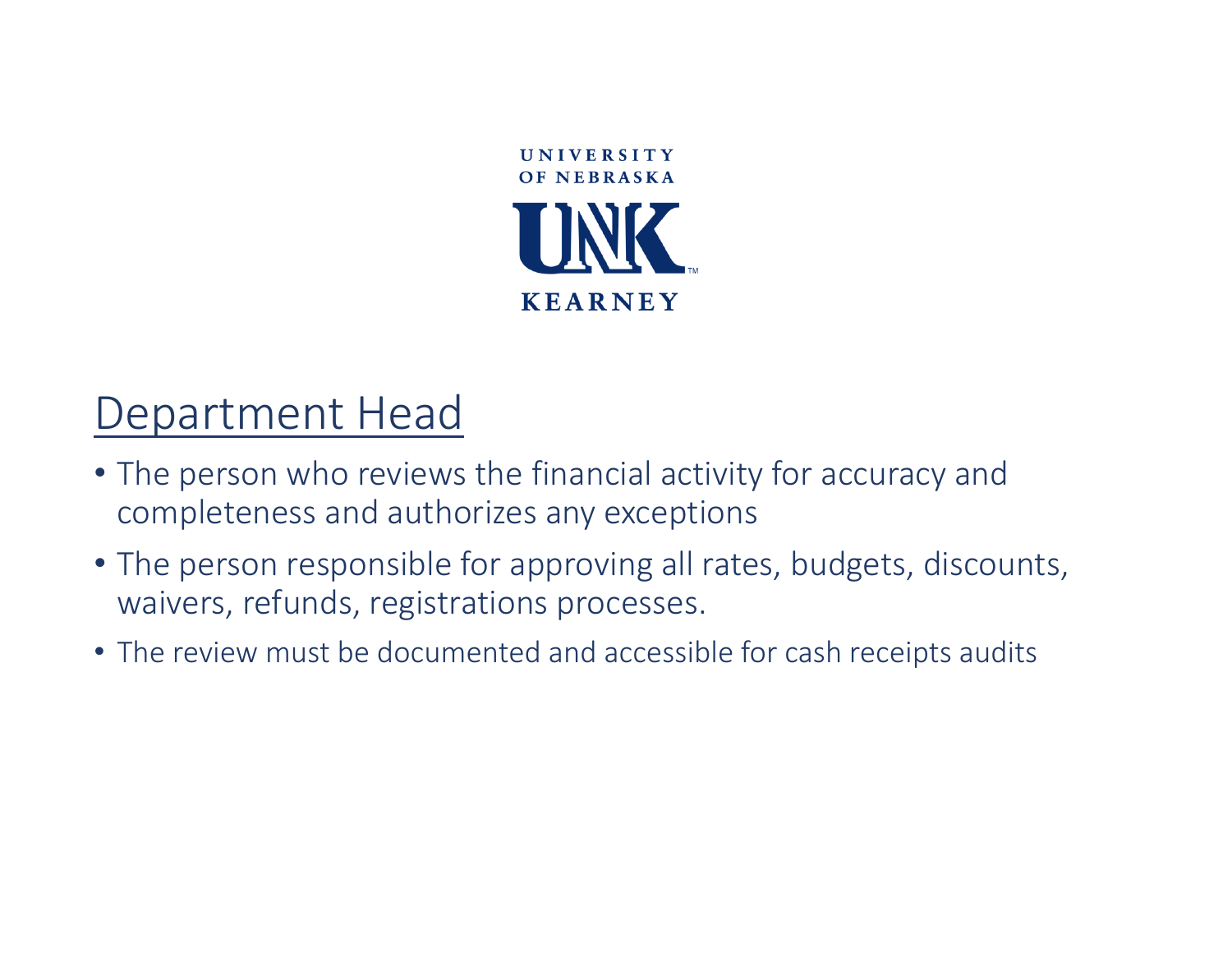| UNIVERSITY  |  |  |  |  |
|-------------|--|--|--|--|
| OF NEBRASKA |  |  |  |  |



## Procedures (continued)

- Check acceptance procedures:
	- Checks must be made payable to "University of Nebraska at Kearney"
	- UNK cannot receipt checks made payable to the University of Nebraska Foundation or vice versa
	- Checks should be accepted for the sale amount only
	- All checks need to be payable through a US bank in US dollars
	- Restrictively endorse checks and money orders with the UNK endorsement stamp as soon as received. The Finance Office orders and issues endorsement stamps to departments.
	- Do not make photocopies of checks
	- Do not scan checks

| $\sim$ maximum $\sim$ maximum $\sim$ maximum $\sim$<br>Louie the Loper<br>1234 Loper Lane<br>Kearney, NE 68847 | $m$ $\sim$ $m$ $\sim$ $m$ $\sim$ $m$ $\sim$ $m$ $\sim$ $m$ $\sim$ $m$ $\sim$ $m$ $\sim$ $m$ $\sim$ $m$<br>$\overline{\phantom{m}}$ movements<br>1206<br>1/1/20XX<br><b>DATE</b> |
|----------------------------------------------------------------------------------------------------------------|---------------------------------------------------------------------------------------------------------------------------------------------------------------------------------|
| PAY TO THE ORDER OF<br>University of Nebraska at Kearney                                                       | \$1,000,000                                                                                                                                                                     |
| <b>One Million Dollars</b>                                                                                     | DOLLARS <b>R</b>                                                                                                                                                                |
| MEMO Donation                                                                                                  | Louie the Loper                                                                                                                                                                 |
| 000000000:<br>000000000:                                                                                       | <b>#1206</b>                                                                                                                                                                    |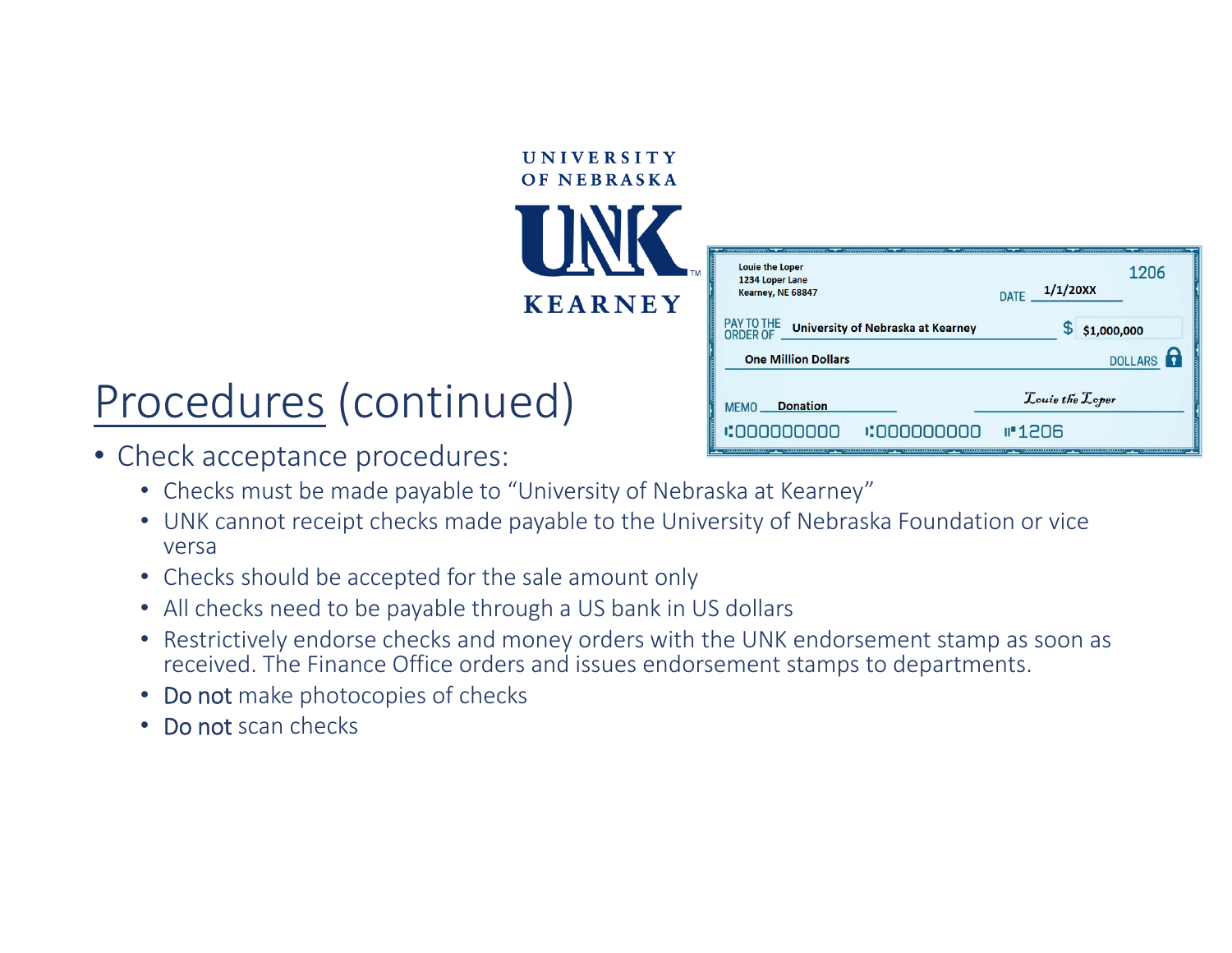

## Procedures (continued)

- Check acceptance procedures (continued):
	- The following notice must be posted where checks are accepted in person:
		- Electronic Check Re‐presentment Policy –In the event that your check is returned unpaid for insufficient or uncollected funds, we may re‐present your check electronically. In the ordinary course of business, your check will not be provided to you with your bank statement, but a copy can be retrieved by contacting your financial institution.
	- This notice must also be included in mailings or registrations forms where a customer has the option to mail back a check.
	- UNK is assessed a \$20 fee by the State Treasurer for returned checks due to insufficient funds, closed account, or stop payment. The returned check amount and fee will be charged back to the department cost center originally credited. It is the department's responsibility to pursue collection of the debt.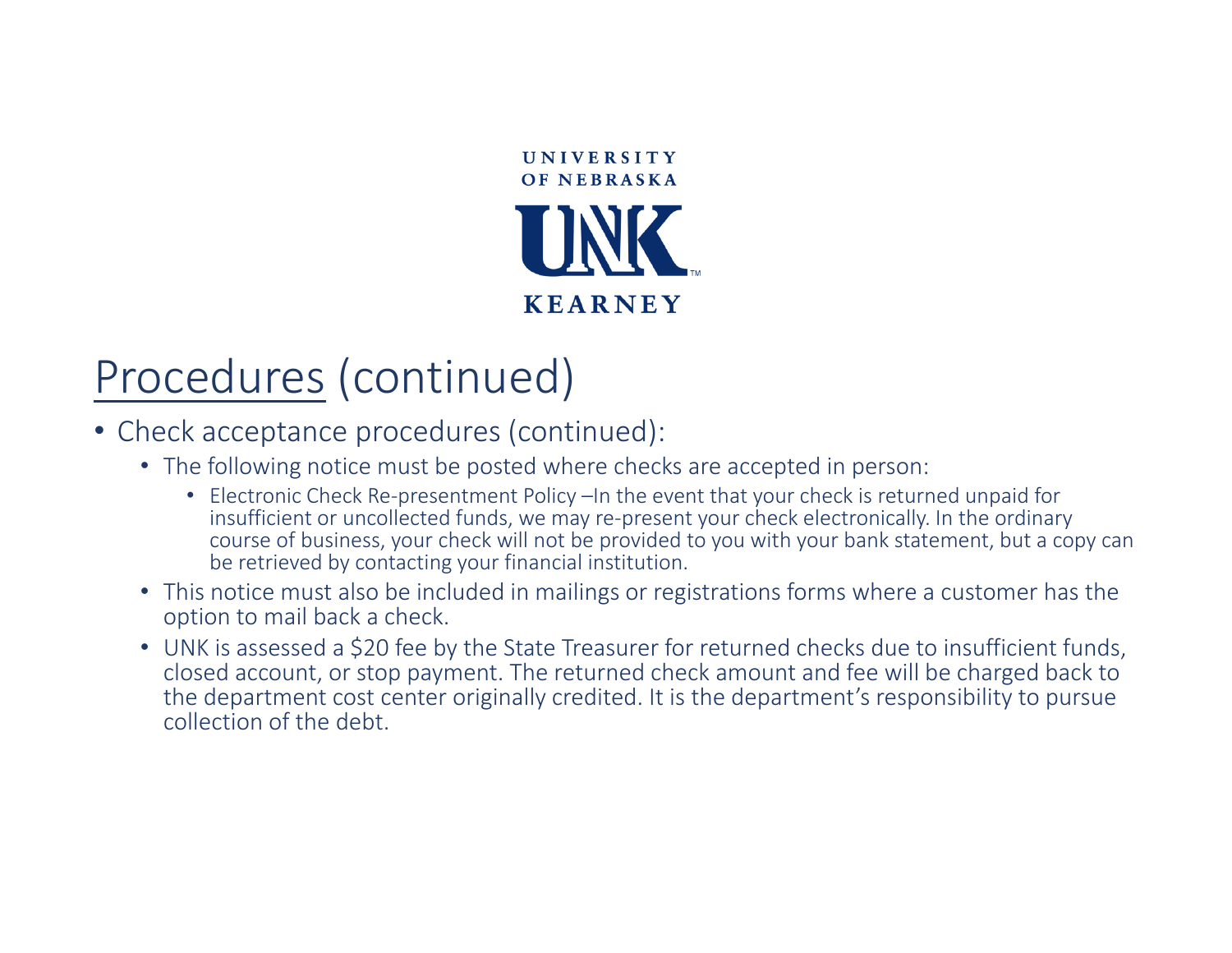



#### Procedures (continued)

- Departments are responsible for physically protecting the money they receive
	- The money should be only accessible by the employees assigned with the Asset Custodian role
	- Funds should be locked up and out of public view
- Funds should always be recounted for accuracy prior to depositing and should always<br>be hand delivered to the Finance Office, never mailed.
- Sales tax must be collected for certain types of transactions. Sales tax should be broken out separately on sales receipts and not lumped in with the sales price. broken out separately on sales receipts and not lumped in with the sales price.
- A UNK Cash Transmittal Form (or equivalent) should accompany all funds submitted to thethe Finance Office for deposit:
	- Records the payer (student or customer name if different than payer), form of payment, check number, and amount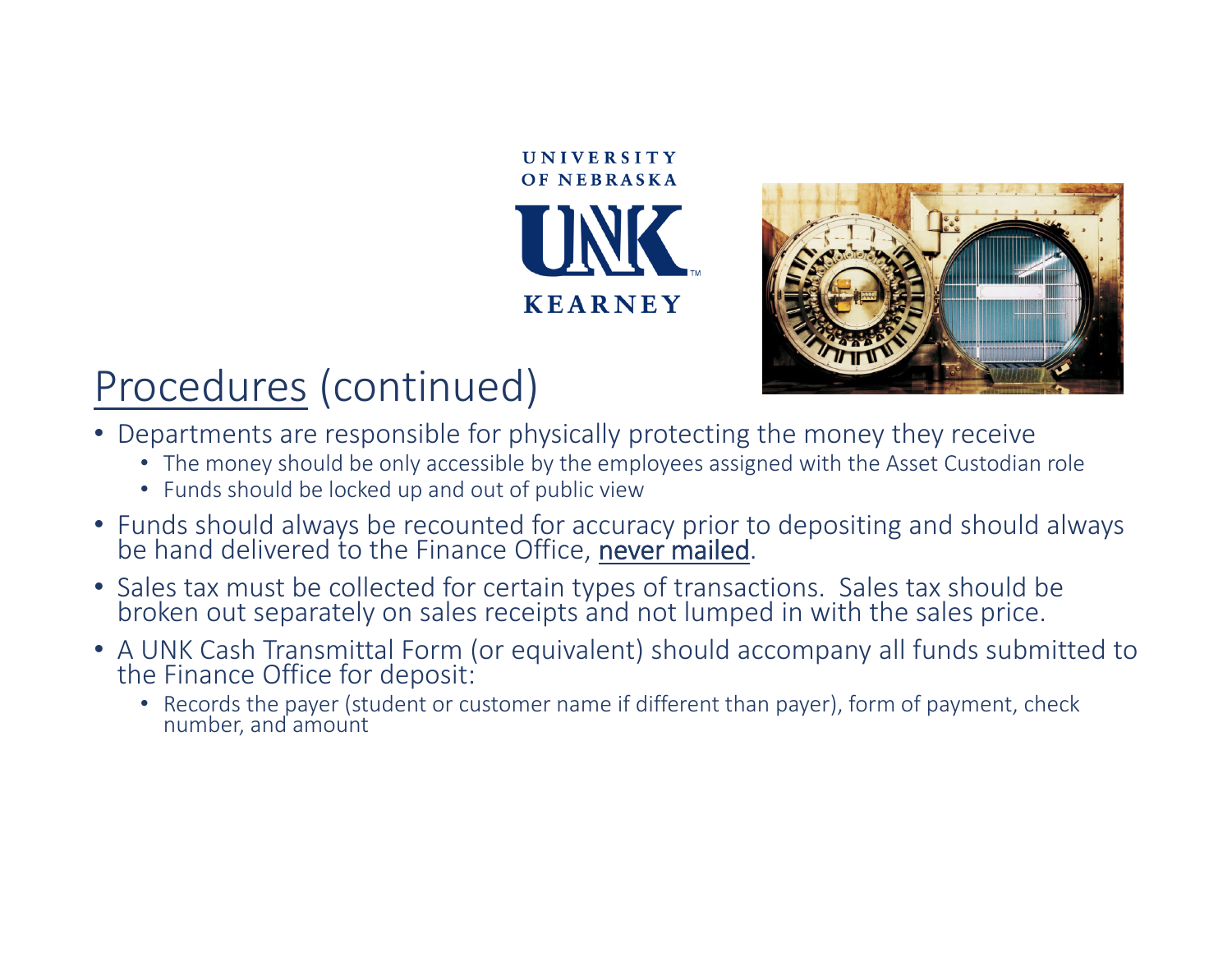#### UNIVERSITY OF NEBRASKA



#### UNK Cash Transmittal Form

Customer Receipt No.

Nebraska

Interoffice Transmittal Form - No Sales Tax

Nebraska

**Interoffice Transmittal Form - Sales Tax** 

|                                 |      |                          |                    |                | <b>Transmittal No.</b>   |
|---------------------------------|------|--------------------------|--------------------|----------------|--------------------------|
| <b>Transmittal No.</b>          |      |                          |                    |                | Date:                    |
| Date:                           |      |                          |                    |                |                          |
| <b>Department:</b>              |      |                          |                    |                | Department:              |
| <b>Contact Person:</b>          |      |                          | Phone No.          |                | <b>Contact Person</b>    |
| <b>Event description:</b>       |      |                          |                    |                | <b>Event description</b> |
|                                 |      |                          |                    |                |                          |
|                                 |      |                          |                    |                |                          |
|                                 |      |                          |                    |                | <b>Cost Object:</b>      |
| <b>Cost Object:</b>             |      |                          |                    |                | <b>GL Account:</b>       |
| <b>GL Account:</b>              |      |                          |                    |                | <b>Customer</b>          |
| <b>Customer</b>                 | Cash | <b>Check</b>             | <b>Credit Card</b> | Total          |                          |
|                                 |      | $\overline{\phantom{a}}$ |                    |                |                          |
|                                 |      |                          |                    |                |                          |
|                                 |      |                          |                    |                |                          |
|                                 |      |                          |                    |                |                          |
|                                 |      |                          |                    |                |                          |
|                                 |      |                          |                    |                |                          |
|                                 |      |                          |                    |                |                          |
|                                 |      |                          |                    |                |                          |
|                                 |      |                          |                    |                |                          |
|                                 |      |                          |                    |                |                          |
|                                 |      |                          |                    |                |                          |
|                                 |      |                          |                    |                |                          |
|                                 |      |                          |                    |                |                          |
|                                 |      |                          |                    |                |                          |
|                                 |      | - 1                      | - -                | _ _            |                          |
|                                 |      |                          |                    |                |                          |
|                                 |      |                          |                    |                |                          |
|                                 |      |                          |                    |                | <b>Subtotal</b>          |
| <b>Totals</b>                   | $=$  | $=$<br>- 2               | $\equiv$<br>$=$    | $\overline{a}$ |                          |
|                                 |      |                          |                    |                | Sales Tax (7.0%          |
| <b>Finance Office Use Only:</b> |      |                          |                    |                |                          |

Batch No.

| Department:               |           |       |                    |               |  |
|---------------------------|-----------|-------|--------------------|---------------|--|
| <b>Contact Person:</b>    | Phone No. |       |                    |               |  |
| <b>Event description:</b> |           |       |                    |               |  |
|                           |           |       |                    |               |  |
| <b>Cost Object:</b>       |           |       |                    |               |  |
| <b>GL Account:</b>        |           |       |                    |               |  |
| <b>Customer</b>           | Cash      | Check | <b>Credit Card</b> | <b>T</b> otal |  |
|                           |           |       |                    |               |  |
|                           |           |       |                    |               |  |
|                           |           |       |                    |               |  |
|                           |           |       |                    |               |  |
|                           |           |       |                    |               |  |
|                           |           |       |                    |               |  |
|                           |           |       |                    |               |  |
|                           |           |       |                    |               |  |
|                           |           |       |                    |               |  |
|                           |           |       |                    |               |  |
|                           |           |       |                    |               |  |
|                           |           |       |                    |               |  |
|                           |           |       |                    |               |  |
|                           |           |       |                    |               |  |
| Subtotal                  |           |       |                    |               |  |
|                           |           |       |                    |               |  |
| <b>Sales Tax (7.0%)</b>   |           |       |                    |               |  |
| <b>Total</b>              |           |       |                    | ۰             |  |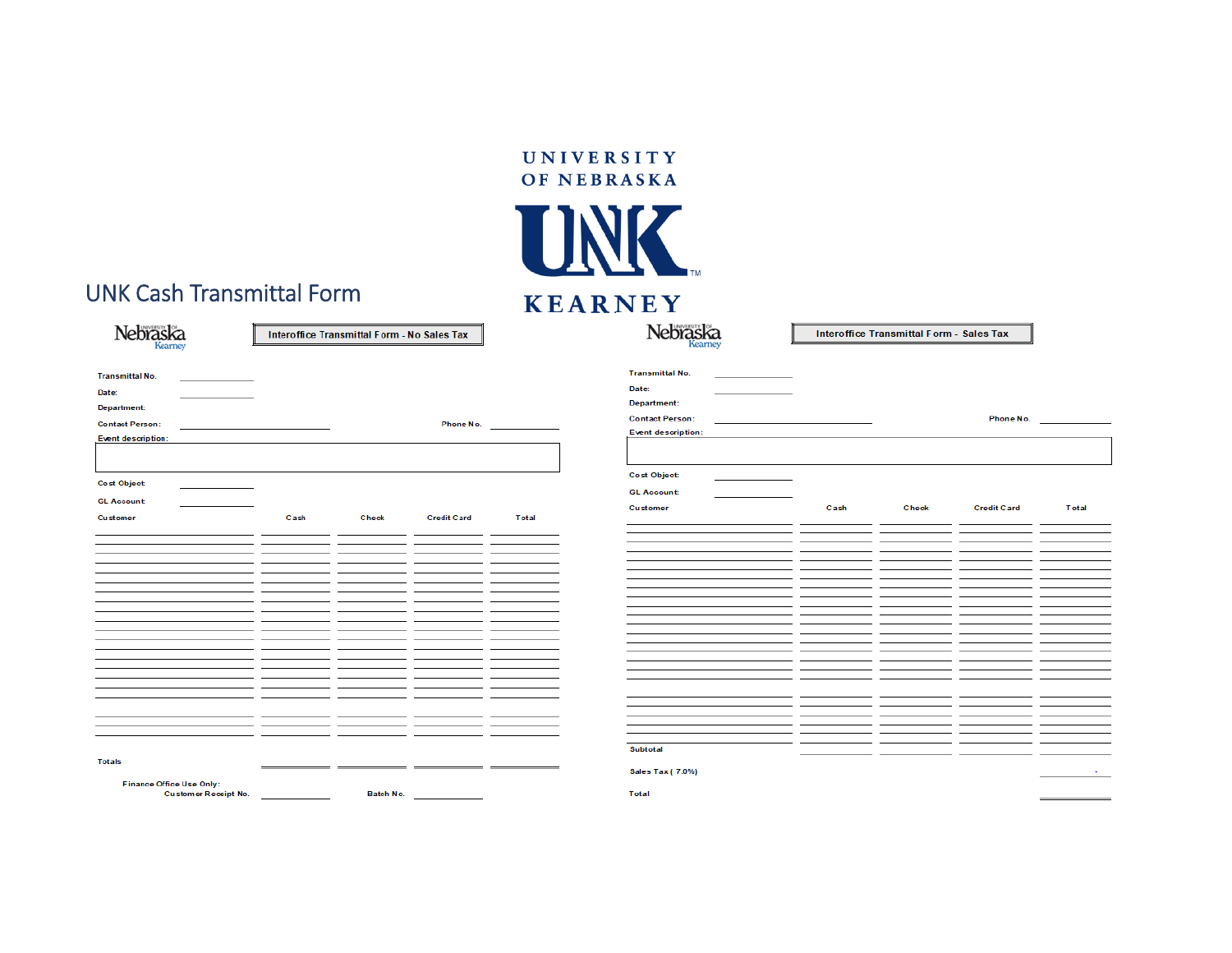



YOUR LOGO HERE

**CREDIT REFERENCES** 

#### **ACCOUNTS RECEIVABLE LEDGER**

[Company Name]

### Accounts Receivables

- Applies to departments that bill the customer after the service or goods are provided.
- Departments that collect payments prior to or at the time of service do not need to record accounts receivables.

[Customer Name] [Street Address, City, ST ZIP Code] Phone [phone] Fax [fax] [email]

Customer Number: [No.] Credit Limit: \$[Amount]

| DATE | <b>INVOICE #</b> | <b>REFERENCE</b> | <b>CHARGES</b> | <b>CREDITS</b> | <b>BALANCE</b> |
|------|------------------|------------------|----------------|----------------|----------------|
|      |                  |                  |                |                |                |
|      |                  |                  |                |                |                |
|      |                  |                  |                |                |                |
|      |                  |                  |                |                |                |
|      |                  |                  |                |                |                |
|      |                  |                  |                |                |                |
|      |                  |                  |                |                |                |
|      |                  |                  |                |                |                |
|      |                  |                  |                |                |                |
|      |                  |                  |                |                |                |
|      |                  |                  |                |                |                |
|      |                  |                  |                |                |                |
|      |                  |                  |                |                |                |
|      |                  |                  |                |                |                |
|      |                  |                  |                |                |                |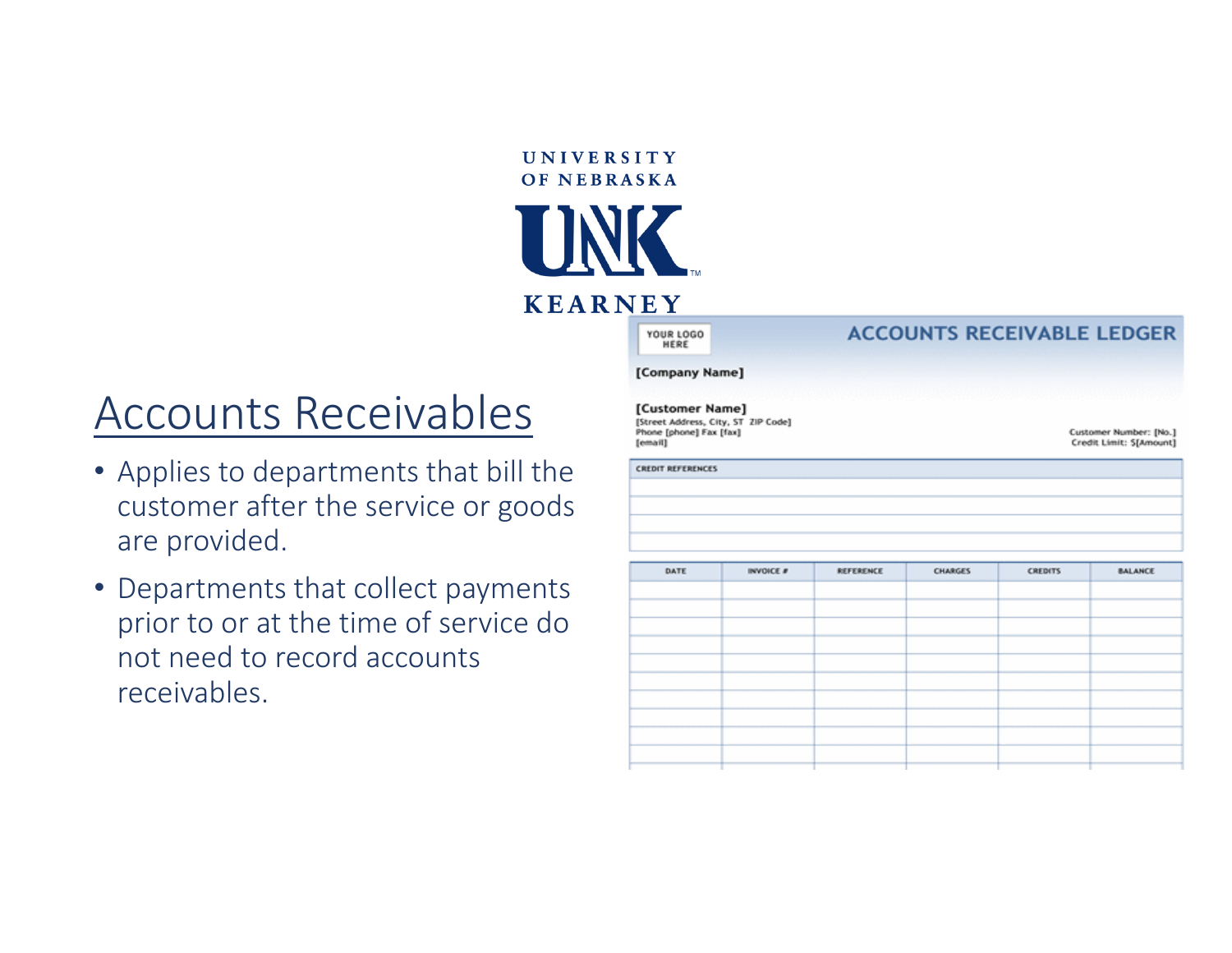



YOUR LOGO HERE

#### **ACCOUNTS RECEIVABLE LEDGER**

#### [Company Name]

#### Accounts Receivables

- Departments are required to maintain subsidiary receivable records and billings. Some options to use are:
	- Paper AR ledger
	- Excel AR ledger
	- QuickBooks AR module
	- Other Software
	- SAP AR Module coming soon

[Customer Name] [Street Address, City, ST ZIP Code] Phone [phone] Fax [fax] [email]

Customer Number: [No.] Credit Limit: \$[Amount]

**CREDIT REFERENCES** 

| DATE | <b>INVOICE #</b> | <b>REFERENCE</b> | <b>CHARGES</b> | <b>CREDITS</b> | <b>BALANCE</b> |
|------|------------------|------------------|----------------|----------------|----------------|
|      |                  |                  |                |                |                |
|      |                  |                  |                |                |                |
|      |                  |                  |                |                |                |
|      |                  |                  |                |                |                |
|      |                  |                  |                |                |                |
|      |                  |                  |                |                |                |
|      |                  |                  |                |                |                |
|      |                  |                  |                |                |                |
|      |                  |                  |                |                |                |
|      |                  |                  |                |                |                |
|      |                  |                  |                |                |                |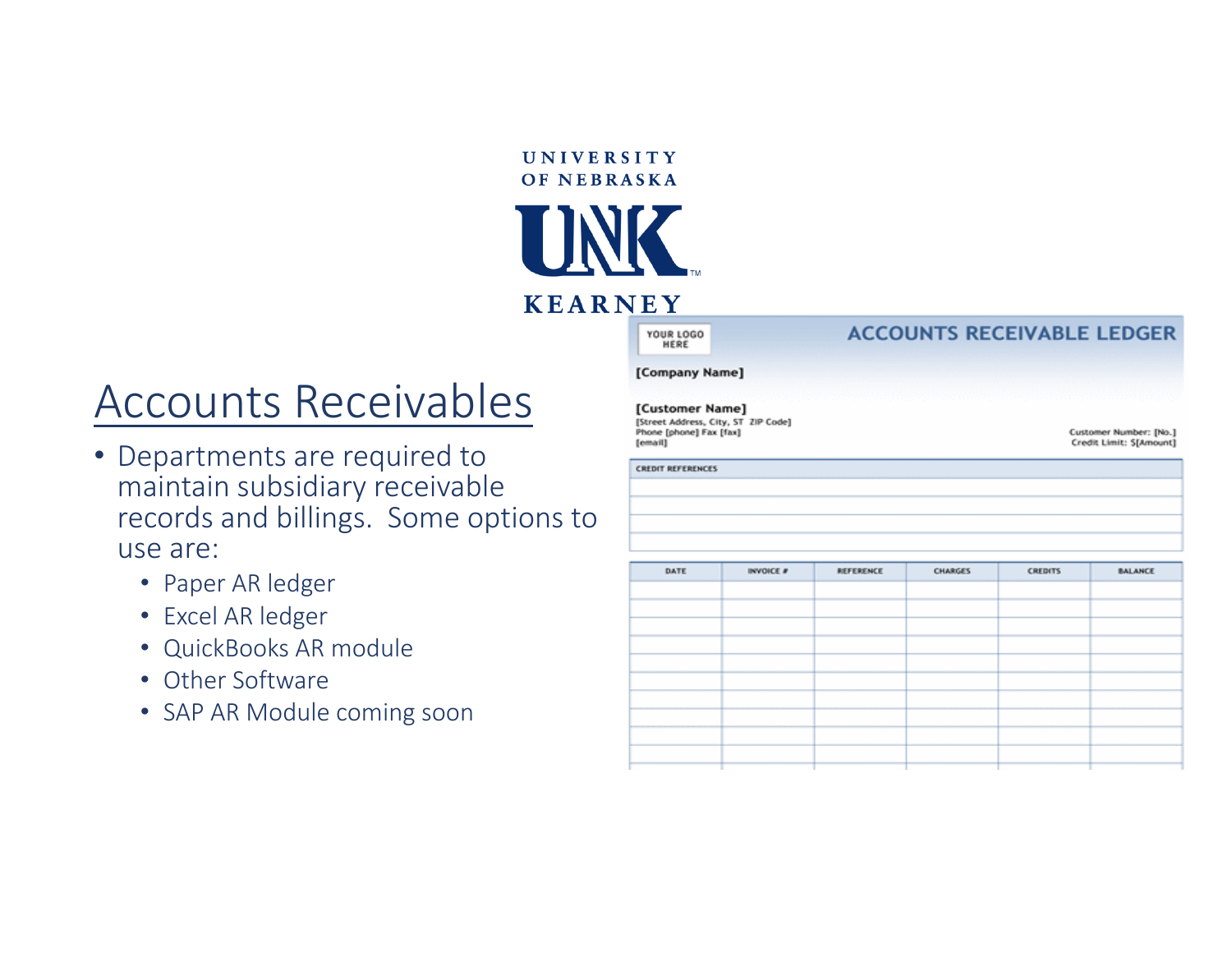

#### Accounts Receivable (AR) Procedures

- Records maintained by individual who is not the Asset Custodian
- Records need to be reconciled to sales records to ensure all transactions are billed
- Payments posted to AR records must be reconciled to UNK Cash Transmittal Form and SAP
	- Completed by the reconciler
- Credits or adjustments to AR must be approved by Department Head and documented
- Billing cycles and aging of AR must be monitored
- Department needs <sup>a</sup> policy for handling delinquent accounts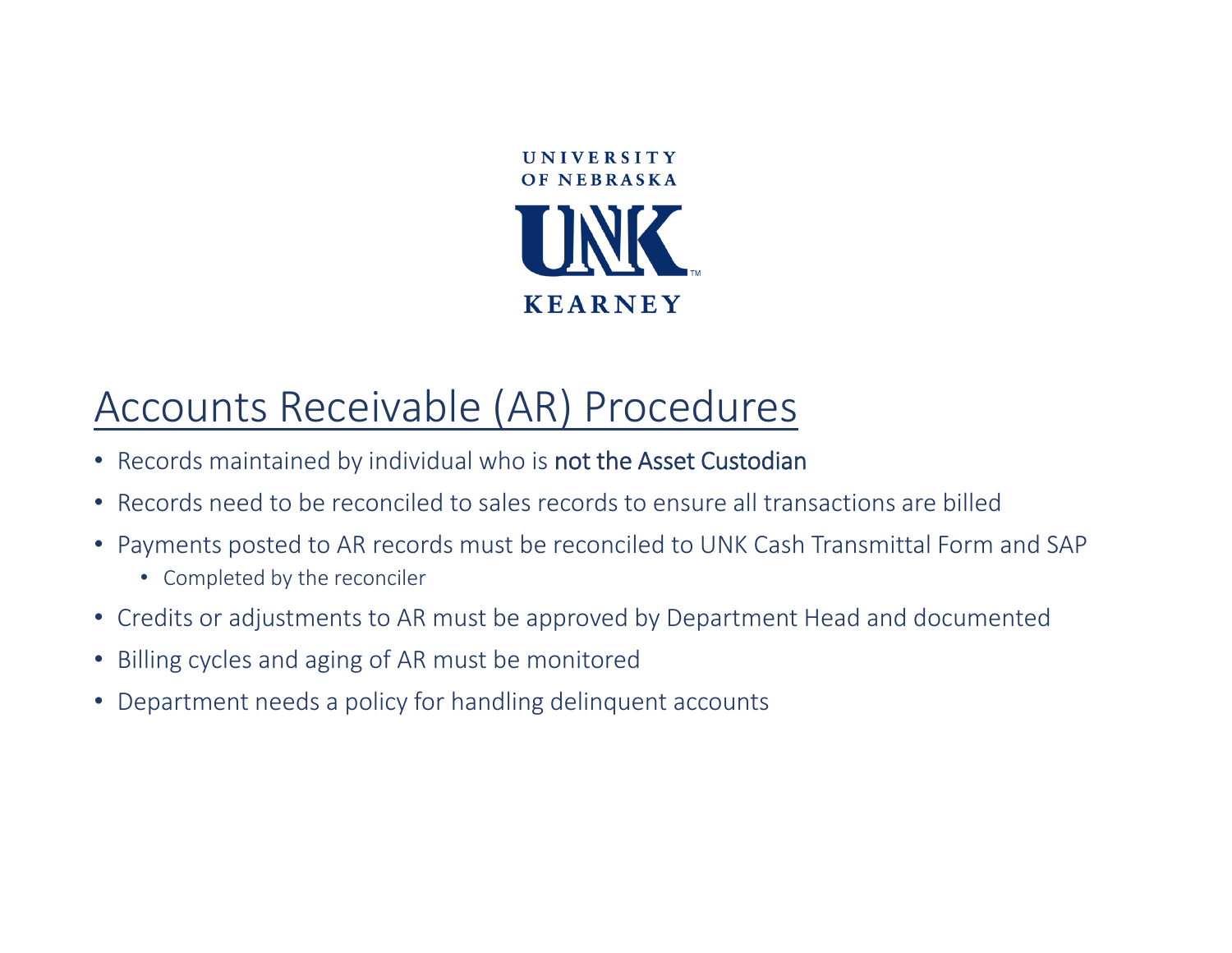

#### **KEARNEY** Accounts Receivable (AR) Procedures (continued)

- Departments must provide an aged schedule of AR to the Finance Office on June 30.
	- Must be signed by Department Head
	- Finance Office will post <sup>a</sup> journal entry to records the AR and revenue.
	- Must provide collectability to determine if allowance for doubtful accounts needs established
- Finance Office can send uncollectible accounts greater than or equal to \$50 to <sup>a</sup> collection agency on the department's behalf
	- Department needs to submit final demand letter to customer
	- Finance Office will notify department regarding collectability by the collection agency.
	- AR should remain on books until collected or deemed uncollectible and written off.
- Uncollectible AR can be written off at time deemed uncollectible or at fiscal year‐end
	- Department Head must submit listings of AR to be written off to Finance Office
	- Finance Office will review and submit to the Assistant Vice Chancellor for Business & Finance for approval